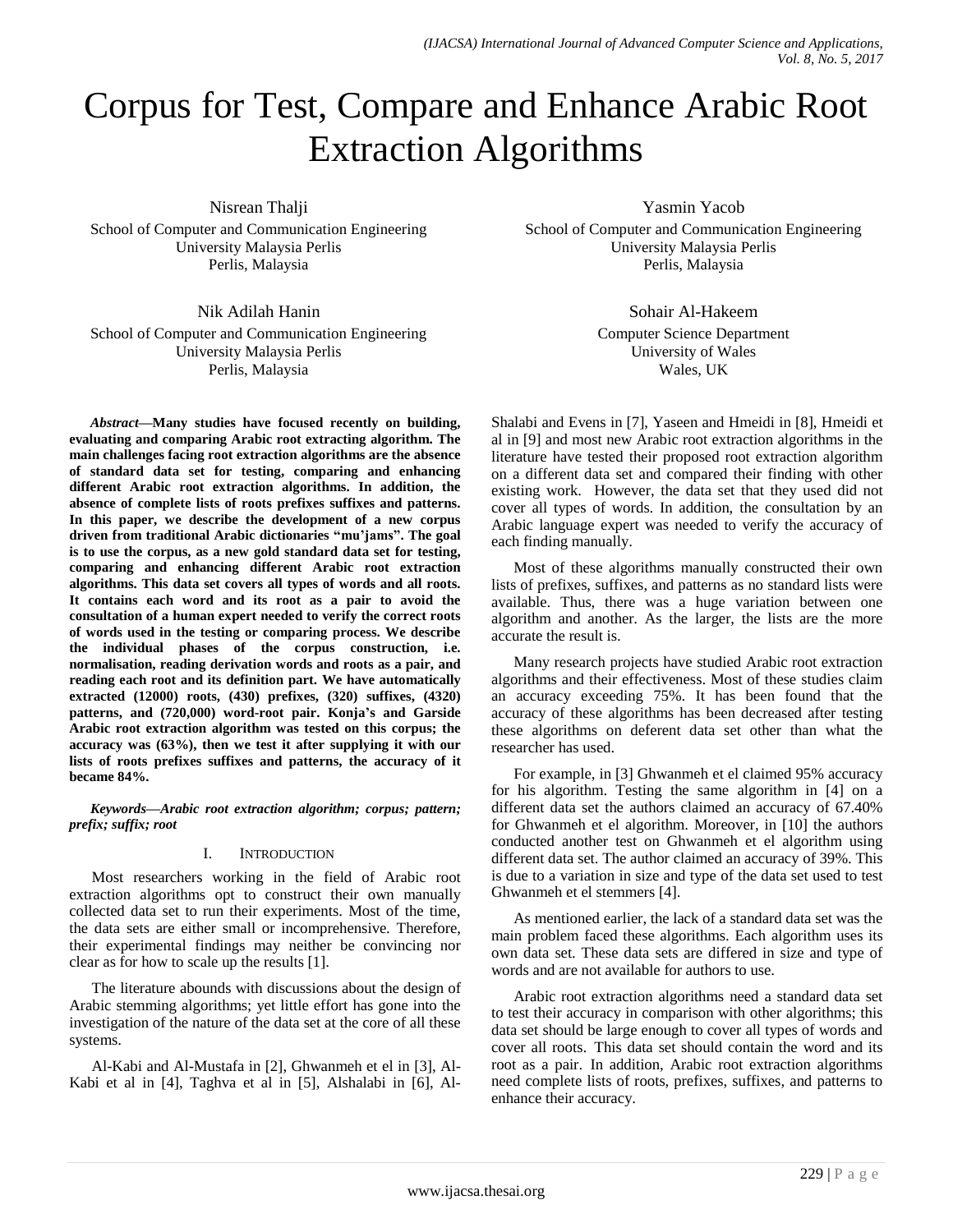The quality and coverage of the data set will determine the quality and coverage of each Arabic root extraction algorithm, and any limitations found in the data set will make their way through to the algorithm.

Arabic root extraction is an important step toward conducting effective research on most of the Arabic natural language processing (ANLP) applications.

Arabic root extraction algorithms are used in information retrieval systems, indexers, text mining, text classifiers, data compression, spelling checkers, text summarisation and machine translation. The algorithms extract stems or roots of different words, so that words derived from the same stem or root are grouped together.

In Latin-based languages, the stem and the root are the same; however, this is not the case for the Arabic language. Stemming is the first step toward finding the root. The stem is simply defined as a word without a prefix or/and suffix [11]. Some further processing to a stem through the removal of some infixes might be required to obtain an Arabic root.

For example, the stem from the word "القادمون" is "بقادم", where the root is "قدم" [11].

The lack of a gold standard dataset to be used to carry benchmark tests of different Arabic root extraction algorithms lead us to develop and build an automated corpus (Gold standard dataset). The purpose of this corpus is to be used to test, compare and enhance different Arabic root extraction algorithms.

## **The standard gold data set:**

- Should be large enough to contain all types of words and roots. There exist about 12000 roots.
- The data set should contain the word and its root to avoid the interference of a human expert normally needed to verify the correct roots of each word used in the testing or comparison process.

Our aim in this paper is to build a corpus pairing each word to its root and contain a standard list of roots, prefixes, suffixes, and patterns. The suggested corpus will help researchers to enhance, test and compare the present root-extraction algorithms and any future algorithms.

The structure of this paper is as follows. In Section 2, previous approaches and their drawbacks have been discussed. Section 3 describes proposed methodology, including details of each process. Section 4 explains the experimental implementation of our approach and the evaluation process. Section 5 concludes the main points of the paper and gives some future directions.

# II. PREVIOUS WORKS

Khoja and Garside in [12] build corpus for the purpose of Arabic root extraction , which contains (7) diacritic characters, (38) punctuation characters, (5) definite articles, (168) stop words, (11) prefixes, (28) suffixes, (3,822) trilateral roots, (926) quadrilateral roots and (46) trilateral root patterns.

The corpus exists freely and publicly for researchers to download. The main issue here is that Khoja's corpus is limited in its contents, manually tagged and missing roots derivatives.

Buckwalter in [13] build corpus for purpose of Arabic morphological analyser, which contains (299) prefixes, (618) suffixes, (4,749) roots including both trilateral and quadrilateral roots, (82,185) stems, (38,600) lemmas, (1,648) prefix-stem combinations, (1,285) stem-suffix combinations and (598) prefix-suffix combinations.

Al-Shawakfa et al in [10] builds a corpus for the purpose of evaluating and comparing Arabic root extraction algorithms. This corpus was built based upon the set of trilateral Arabic roots that were introduced by Buckwalter in [13].

The developed corpus was mainly built of 3823 trilateral roots. By using these roots as a base, a corpus was obtained of approximately 27.6 million unique words of size 1. 63GB. Furthermore, all combinations of 73 trilateral patterns, 10 suffixes, and eight prefixes were applied to the roots to create different forms of Arabic words. All generated words were syntactically correct; but not necessary semantically correct.

Al-Shawakfa corpus did not require a manual root verification upon completing the testing process.

The disadvantages of Al-Shawakfa corpus are:

- In many cases, many words are not semantically correct.
- Although the fact that the corpus has contained large data set, it has only covered 3823 roots out of 12000.
- Two types of words are missing:

*1)* Words with (changing the vowel letters with deferent vowel letters "الاقلاب" .For example, the root "ي'" ,"" الاقلاب" changing to "|" in "لقال" word.

*2)* Words with (changing the place of a letter " االثعاي (" type. For example, the root "وجه", "وجه") letter is changing to "'" in "ٖخب"word, and the place of "ا "has changed in the new word too.

Sawlha and Atwell [14] constructed a broad-coverage lexical resource to improve the accuracy of morphological analysers and part-of-speech taggers of Arabic text. Twentythree lexicons have been collected from different web resources freely available.

The lexicons" texts contain 14,369,570 words, 2,184,315 vowelised word types and 569,412 non-vowelised word types. According to Sawalha and Atwell's study, a tokenising module for the program must specify the root entries and their definition parts. Then, a bag of words is extracted from the definition text. The bag stores pairs of word-root where each word appearing on the definition part is associated to the root of that part.

Many words appearing in the definition part are not relevant to the root associated with that definition. Such words are found inside the bag of words- root. A normalisation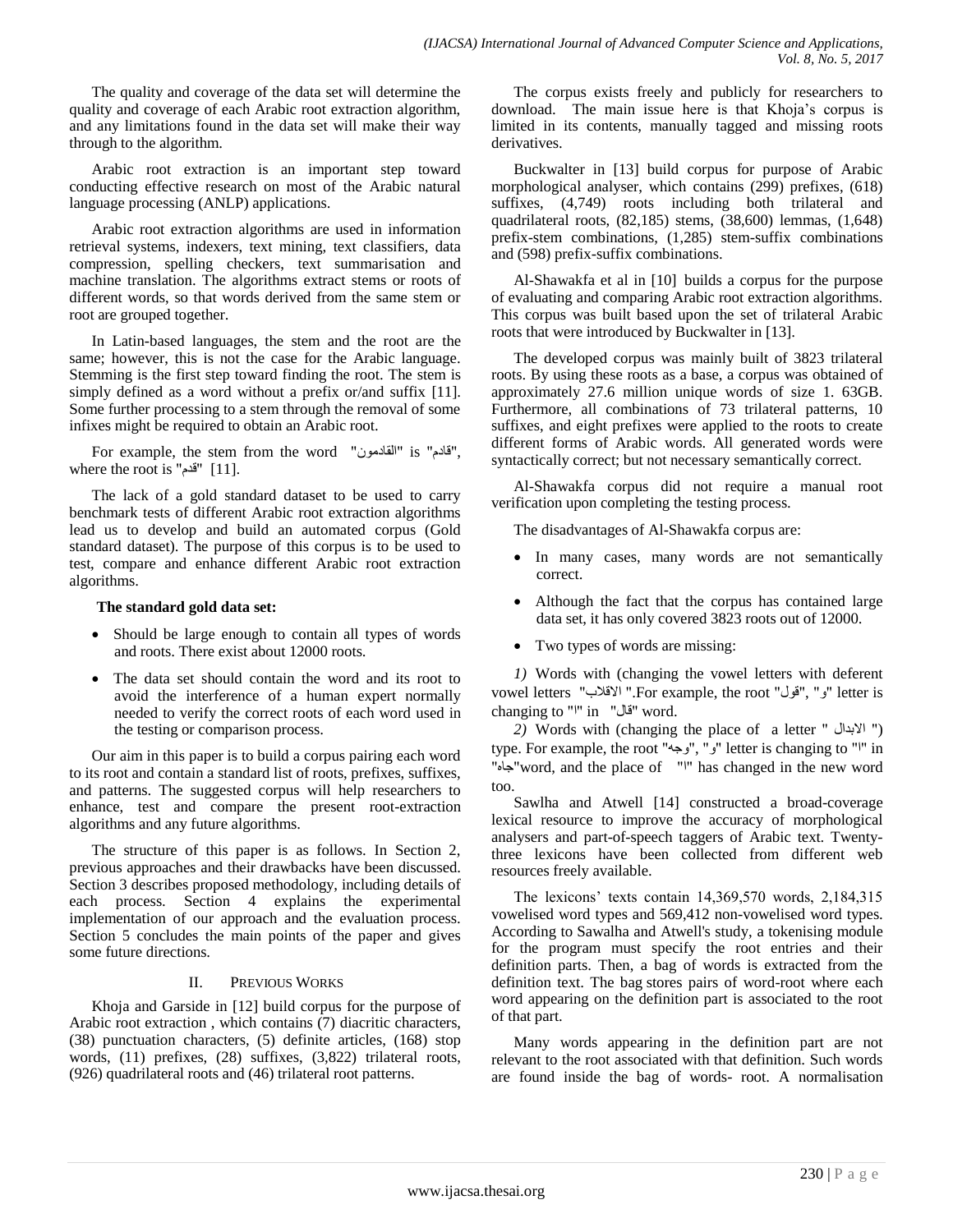analysis that verifies the word-root pairs is done by applying linguistic knowledge that governs the derivation process of words from their roots. These conditions are simply described as the following:

**Condition 1** (check consonants): If all consonant letters constructing the root appear in the analysed word, then check condition 2.

**Condition 2** (consonants order): If all root letters appear in the same order as the word"s letters, then word-root combination might be correct. [14]

Since the Arabic language is a sophisticated language, these two conditions are not enough to be sure that this word is derived from this root. Sawalha and Atwell algorithm was implemented. The algorithm has retained successes in some cases and fails in many cases.

Sawalha and Atwll research is a step forward towards creating a new corpus derived from Arabic lexicons to be used as a standard data set containing all the roots, a large number of derivatives and pairing each root with its derivatives. Our finding shows that there are many words are related to unexpected roots.

Table 1 shows an example of words that are wrongly related to the roots. In addition, the algorithm doesn"t declare how many pairs of words roots were founded. It is clear; this work needs more rules to enhance the results.

TABLE I. EXAMPLE OF WORDS THAT ARE WRONGLY RELATED TO THE ROOTS BY SAWALHA AND ATWELL CORPUS

| No             | Word          | <b>Root</b> | Root by Sawalha and<br><b>Atwell</b> |
|----------------|---------------|-------------|--------------------------------------|
| $\mathbf{1}$   | والسَّبَّابةِ | سبب         | ألب                                  |
| $\sqrt{2}$     | والسَّهْبُ    | سهب         | أوب                                  |
| 3              | نفسه          | نفس         | أفف                                  |
| $\overline{4}$ | الناس         | نوس         | أوأ                                  |
| 5              | النّبابَ      | نبت         | أبب                                  |
| 6              | الأسماء       | سما         | أيا                                  |
| $\overline{7}$ | وتأملنا       | أمل         | أيا                                  |
| 8              | منافٍ         | نفي         | أما                                  |
| 9              | ثوبً          | ثوب         | ثأي                                  |
| 10             | حاجب          | حجب         | حجج                                  |
| 11             | الف           | ألف         | أوأ                                  |
| 12             | أهله          | أهل         | أول                                  |
| 13             | المِنْشارُ    | نشر         | أشر                                  |
| 14             | أطلب          | طلب         | أبب                                  |

# III. METHOD

All Arabic roots and its derivations can be found in ("mu"jams","ُعبخٌّا ("dictionaries. Most of the Arabic dictionaries were studied carefully in this paper.

Traditional Arabic lexicons are not available in computerised lexicographic databases. Moreover, they have different arrangement methodologies than modern English dictionaries [14]. Existing Arabic dictionaries suffer from many issues. The main one was that they were built to be used manually. Dictionaries in Arabic contain the roots as a title followed by root definition part, which may contain one or more paragraphs for each root; these paragraphs describe the meaning of the root and contain possible word"s derivation from the root. The definition part may extend to many pages. Each dictionary has its own deferent definition part. New and deferent information can be read for each root when reading different dictionaries. Figure 1 shows a sample of text taken from Al-Mesbah-Almonir dictionary ("معجم المصباح المنير"), with roots ("أبد, ابد, أبر") and its definition parts. Figure 2 shows a sample of text taken from Asas Al-Blaghah dictionary (" ُعدِ بابد, ابد, أبر "), with roots ("أبد, ابد, أبر") and its definition parts. We can notice the deferent information given each time.

[أ ب ب] الأبُ : ٍ المَرْعَىِ الَّذِي لَمْ يَزْرَعْهُ النَّاسُ مِمَّا تأكُلُه الدِّوَابُ والْأَنْعَامُ َّ وَيُقَالُ ( الْفَاكِهَةُ لِلنَّاسٍ وِالْأَبُ لِلدُّوَابَّ ) وِقالٍَ ابنُ فَارِسٍ قالُوا ( أَبَ ) الرَّجُلُ ( يَوْبُ ) ( أَبَاّ وأَبَاباً وأَبَابَةً ) بِالْفَتْحِ إِذِا تَهَيَّأَ لِلذَّهابِ ومِنْ هُذا قِيلَ ( النَّمَرِ ةُ الرَّطْبةُ َ َّ َ ļ ْ هِيَ الْفَاكِهَةُ والْيَابِسُ مِنْهَا الْأَبُ ﴾ لأَنَّهُ يُعَدُّ زاداً للشِّناءِ والسَّفَرِ فَجُعِلَ أَصْلُ الأَب ْ ْ َ الاسْتِعْدَادَ و (الإِتَّانُ ) بكَسْرِ الْهُمْزَةِ وِالتَّشْدِيدِ الْوَقْتُ إنما يُسْتَعْمَلُ مُضَافاً فَيُقَالُ ْ (اِبَانُ ) الفاكِهَةِ أَيْ أُوَانُهَا ووَقُتُهَا ونُونُهُ زائِدَةٌ مِنْ وَجْهٍ فَوَزْنُهُ فِعْلانٌ وأَصْلِيَّةٌ َ َ َ من وَجْهٍ فوزنُه فِعَّالٌ. [أ ب د] الأَبَدُ : الدَّهْرُ وبُقَالُ الدَّهْرُ الطويلُ الَّذي لَيْسَ بمحدُودٍ قال الرُّمَّانىُّ فإذَا ļ َّ قَلْتَ لا أَكَلِّمُهُ ( أَبَداً ) فالأَبَدُ من لَدُنْ تَكَلَّمْتَ إِلَى أَخِرِ عَمْرٍ إِنَّه وَجَمْعُهُ إِرْ آبَادٌ ﴾ مِثَلُ j ļ َّ سبَبِ وأسْبَابٍ و ( أَبَدَ ) الشَّـىءُ مِنْ بَابَـيْ ضَرَبَ وقَتَل ( يَأْبِدُ ) و ( يَأْبُدُ ) ( أَبُوداً َ ْ ْ ) نَفَر ونوحَشَ فَهُوَ ( آيِدٌ ) عَلَى فَاعِلٍ و ( أَبَدَتِ ) الوُحوشُ نَفَرتْ من الإِنسِ فَهِيَ ( أَوَابدُ ) ومِنْ هُذَا وُصِفَ الْفَرَسُ الْخَفِيفُ الّذى يُدْرِكُ الرَّحْشَ ولا يَكَادُ ْ يَفُوتُه بِأَنَّهُ ( قَيْدُ الأَوَابِدِ ) لِأَنَّهُ يَمْنَعُهَا المُضِيَّ والخَلَاصَ مِنَ الطَّالِبِ كَمَا يَمْنَعُهَا َ القَيْدُ وقِيلَ لِلْأَلْفَاظِ الَّتِي يَٰدِقُّ معناها ( أَوَابِدُ ) لنُعْدِ وُضُوحِهِ لأَنَّه المفْصُودُ. َّ ْ ţ َ [أ بِ رِ ] أَبَرْتُ : النَّخْلَ ( أَبْراً ) من ُبَابَيْ ضرَب وقَتل لقَّحْتُه (وأَبَرتُهُ ) ( تَأْبِيراً َّ َ ْ ِّ مُبَالَغَةٌ وتَكْثِيرٌ ( وَالْأَبُوِر ) وزَانُ رَسُولٍ ما يُؤَبَّرٍ بِهِ ( وَالإِبَارُ ) وِزَانُ كِثَّابٍ ْالنَّخْلَةُ الَّتـى ( يُؤَبَّرِ ) بطَلْعِهَا وَقِيلِ (الإبَارُ ) أيضاً مَصْدُرٌ كَالقِيام والصِّيامِ و (ِ َّ ْ ثَأَبَنَ ) النخلُ فَلِي أَن ِ(يُؤتَر ) قال أبو حَاتمٍ الْسِجِسْتَانِيُّ في كتاب النخلة إذا انْشَقَّ الكَافُورُ قِيلَ شُقَّقِ النَّخْلُ وَهُوَ حِينَ ( يُؤَبَّرُ ) بالذَّكَرِ فَيُؤتَى بِشَمارِ بِخهِ فَتُثْفَضُ فَيَطِيرُ ۚ غُبارُ ها و هُوَ كَحِينُ شَمَارٍ يخِ الْفُجَّالِ إِلٰٓيَ شَمَارٌ يخِ الأُنْثَى وذلِكَ هُوَ النَّلْقِيحُ ْ  $\frac{1}{s}$ į و ( الْإِبْرَةُ ) مَعْرُوفةٌ وَهِيَ الْمِخْيَطَّ والْخِيَاطُ أَيْضاً والْمَجمعُ ( إِبَرٌ ) مثلُ سِدْرةٍ ْ ا<br>ا َ ْ ْ و سِندر ۔

Fig. 1. Sample text of Al-Mesbah-Almonir dictionary.

The definition part is written as an article which defines most of the derived words of a certain root and contains many other words. These words are neither the root nor its derivatives. They exist mainly for explaining the meaning of the root. In Figure 1 the roots are written between two brackets; the derived words are written between two parentheses with red colour. This is a modified version of the original dictionary; the original version did not distinguish between the roots and its derivation.

The problem of the modified version is that many parentheses contain words other than the root derivation words. In addition, not all the root derivation words are written between two parentheses.

Unfortunately, most of the existing Arabic dictionaries do not distinguish between the roots and its derivation. In Figure 2 the roots are written on separate lines followed by their definitions. Again, in many other places in the dictionary you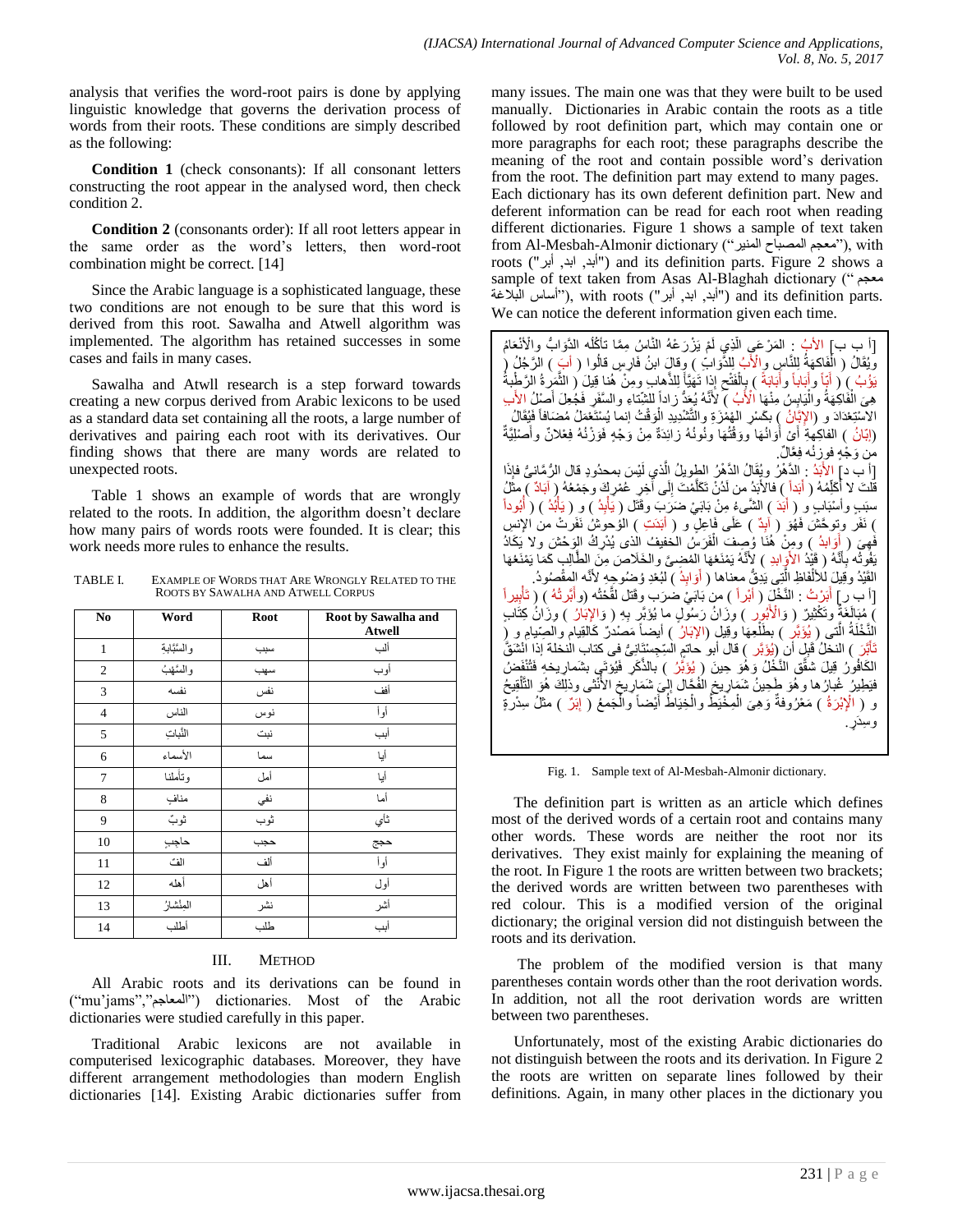will find other words are written on a separate line, and these words are not roots. In other places in the dictionary, the roots are written at the beginning of the paragraphs. These dictionaries are written without any computerised lexicographic representations. Manual work was carried out to distinguish the roots from other entries.

**أبب** اطْلب الأمر في إبانه، وخذه بربانه، أي أوله، وأنشد ابنُ الأعرابي: قد هرمتني قبل إبان الهرم ... وهي إذا قلت كلي قالت نعم يحة المعدة من كل سقم ... لو أكلت فيلين لم تخش البشم وَابَّ للمسير إذا تـهيّاً لـه وتـجهز . قال الأعشى: صرمت ولم أصرمكم وكصـارم ... أخ قد طوى كشحاً وأب ليذهبا ونقول: فلان راع له الحب، وطاع له الأب، أي زكا زرعه واتسع مرعاه. **أبد** لا أفعله أبد الأباد، وأبد الأبيد، وأبد الأبدين. ونقول: رزقك الله عمراً طويل الأباد، بعيد الأماد، وأبدت الدواب وتأبدت: توحشت، وهي أوابد ومتأبدات. وفرس قيد الأوابد وهي نفر الوحوش وقد تأبد المنزل: سكنته الأوابد. وتأبد فلان: توحش وطيور أوابد خلاف القواطع. ومن المجاز: فلان مولع بأوابد الكلام وهي غرائبه، وبأوابد الشعر وهي التي لا تشاكل جودة. قال الفرزدق: لن ندركُوا كرمى بلؤم أبيكم ... وأوابدي بتنحل الأشعار وقال النابغة: نَبئت زرعة والسفاهة كاسمها … يهدي إليّ أوابد الأشعار وجئتنا | بأبدة ما نعر فها **أبر** شاة مأبورة: أكلت الإبرة في علفها. وعن مالك بن دينار مثل المؤمن كمثل الشاة المأبورة. ويقال: أشد مّن وخز الإبر. وأبر النخل وأبره. وتأبر النخل: قَبْل الإبار ٍ وتقول: إذا رفق الأبار، سحق الجبار ٍ ومن المجاز ٍ إبرة القرن لطرفه. ابن الرقاع: تزجي أغن كأن إبرة روقه ... قلم أصاب من الدواة مدادها

وَابِرةُ المرفق لطرفه، وإبرة العقرب والنحلة لشوكتها. وتقول: لا بدّ مع الرطب من سلاء النخل، ومع العسل من إبر النحل وقد أبرته العقرب بمئبر ها والجمع مآبر. ومنه: إنه لذو مآبر في الناس كما قالوا: دبت بينهم الْعقارب إذا مشَّت ببنِهم النمائم. وقال النابغة: وذلك من قول أتاك أقوله ... وِمن دس أعداء الِيكِ المَّابِرِ! وأبرنبي فلان إذا اغتابك وآذاك. وتقول: خبئت منهم الْمخابر ، فمشت بينهم الْمآبر ِ

Fig. 2. Sample of text taken from Asas Al-Blaghah dictionary

Our study takes the following traditional Arabic lexicons:-

"Kitab Al-'Ayn" by Al-Khalil Al-Farahidi in [15], "Lisan Al-Arab" by Ibn Manzur in [16], "Tag Al-"Arus Min Gawahir Al-Qamus" by Al-Zabidi in [17], "Asas Al-Balaghah" by Abu-Al-Qasim Maḥmud Bin "Amr Bin Aḥmad Al-Zamahshari in [18], "Al-Mugrib Fi Tartib Al-Mu"Rib" by Abu Al-Fatḥ Naṣir Ad-Din Al-Mutrazi in [19], "Mukhtar As-Sihah" by Abu Bakr Al-Razi in [20], "Al-Musbah Al-Munir Fi Garib Al-Sharh Al-Kabir" by Aḥmad Bin Muḥammad "Ali Al-Fayyumi in [21], "Al-Muḥiṭ Fi Al- Luga" by Abu Al-Qasem Al-Ṣaḥib Bin "Abbad in [22], "Al-Ṣiḥaḥ Fi Al-Luga" by Abu Naṣr "Isma"il Bin Ḥammad Al-Gawhari Al-Farabi in [23], and finally "Kalemat Al-Quraan Al-kaream" by mohammed kheder in [24].

# *A. Manual Annotations*

Traditionally, lexicons are constructed in many ways. Roots and lexical entries are presented without using any computerised lexicographic representations, and the roots of many of them are not distinguishable from other entries.

In this study, the root has been distinguished manually from other entries. Each root has been placed between two stars symbol "\*". Figure 3 shows a sample text of Asas Al-Balaghah dictionary after putting each root between two stars. The process has covered all existing traditional dictionaries to enable the researchers from reading each root and its definition part automatically.

| *أبيب                                                                                        |
|----------------------------------------------------------------------------------------------|
| اطلب الأمر في إبانه، وخذه بربانه، أي أوله، وأنشد ابنُ الأعرابي:                              |
| قد هرمنني قبل إبان الـهرم  وهي إذا قلت كلي قالت نعم                                          |
| صحيحة المعدة من كل سقم  لو أكلت فيلين لم تخش البشم                                           |
| وأبَّ للمسيرِ إذا نهيًّا له ونجهزٍ. قال الأعشى: صرمت ولم أصرمكم                              |
| وكصارم … أخ قد طوى كشحأ وأب ليذهبا ونقول: فلان راع له الحب،                                  |
| وطاع له الأب، أي زكا زرعه واتسع مرعاه.                                                       |
| *أبد*                                                                                        |
| لا أفعله أبد الأباد، وأبد الأبيد، وأبد الأبدين ونقول: رزقك الله عمراً طويل                   |
| الأباد، بعيد الأماد، وأبدت الدواب وتأبدت: توحشت، وهي أوابد ومتأبدات.                         |
| وفرس قيد الأوابد وهي نفر الوحوش وقد تأبد المنزل: سكنته الأوابد. وتأبد                        |
| فلان: توحش وطيور أوابد خلاف القواطع ومن المحاز: فلان مولع بأوابد                             |
| الكلام وهي غرائبه، وبأوابد الشعر وهي التي لا تشاكل جودة. قال الفرزدق:                        |
| لن تدركوا كرمي بلؤم أبيكم  وأوابدي بتنحل الأشعار                                             |
| وقال النابغة: نَبِئت زرعة والسفاهة كاسمها … يهدي إلىّ أوابد الأشعار                          |
| وجئتنا بابدة ما نعرفها.                                                                      |
| ≉أبر ≉                                                                                       |
| شاة مأبورة: أكلت الإبرة في علفها. وعن مالك بن دينار مثل المؤمن كمثل                          |
| الشاة المأبورة. ويقال: أشد من وخز الإبر  وأبر النخل وأبره. وتأبر النخل:                      |
| قبل الإبار . وتقول: إذا رفق الأبار ، سحق الجبار . ومن المجاز : إبرة القرن                    |
|                                                                                              |
| تزجي أغن كأن إبرة روقه  قلم أصلب من الدواة مدادها                                            |
| وإبرة المرفق لطرفه، وإبرة العقرب والنحلة لشوكتها. وتقول: لا بدَّ مع                          |
| الرطب من سلاء النخل، ومع العسل من إبر النحل وقد أبرته العقرب                                 |
| بمئبر ها والجمع مآبر . ومنه: إنه لذو مآبر في الناس كما قالوا: دبت بينهم                      |
| الْعْقَارْبِ إذا مَشْتَ بَيْنَهُمُ النَّمَائِمِ. وقال النَّابِغَةُ: وذلك من قول أتاك أقوله … |
| ومن دس أعداء إليك المأبرا وأبرنـي فلان إذا اغتابك وأذاك ونقول: خبئت                          |
| منهم المخابر ، فمشت بينهم المأبر .                                                           |
|                                                                                              |

Fig. 3. Sample text of Asas Al-Balaghah dictionary after distinguishing the roots

# *B. Normalisation*

Text normalisation is defined as a process that consists of a series of steps that should be followed to wrangle, clean and standardise textual data to a form which could be consumed by other NLP and analytics systems and applications as input [13].

The process steps of the proposed text normalisation are as follows:

- *1)* Remove kasheeda symbol ("\_").
- *2)* Remove punctuations.
- *3)* Remove diacritics.
- *4)* Remove non-letters.
- 5) Replace hamza's forms  $\epsilon$ , **i**,  $\epsilon$ ,  $\epsilon$  with<sup>i</sup>.

*6)* Duplicating any letter that has the (Shaddah " َّ ") symbol.

# *C. Extract All Information*

In this section, we try to read all information in dictionaries.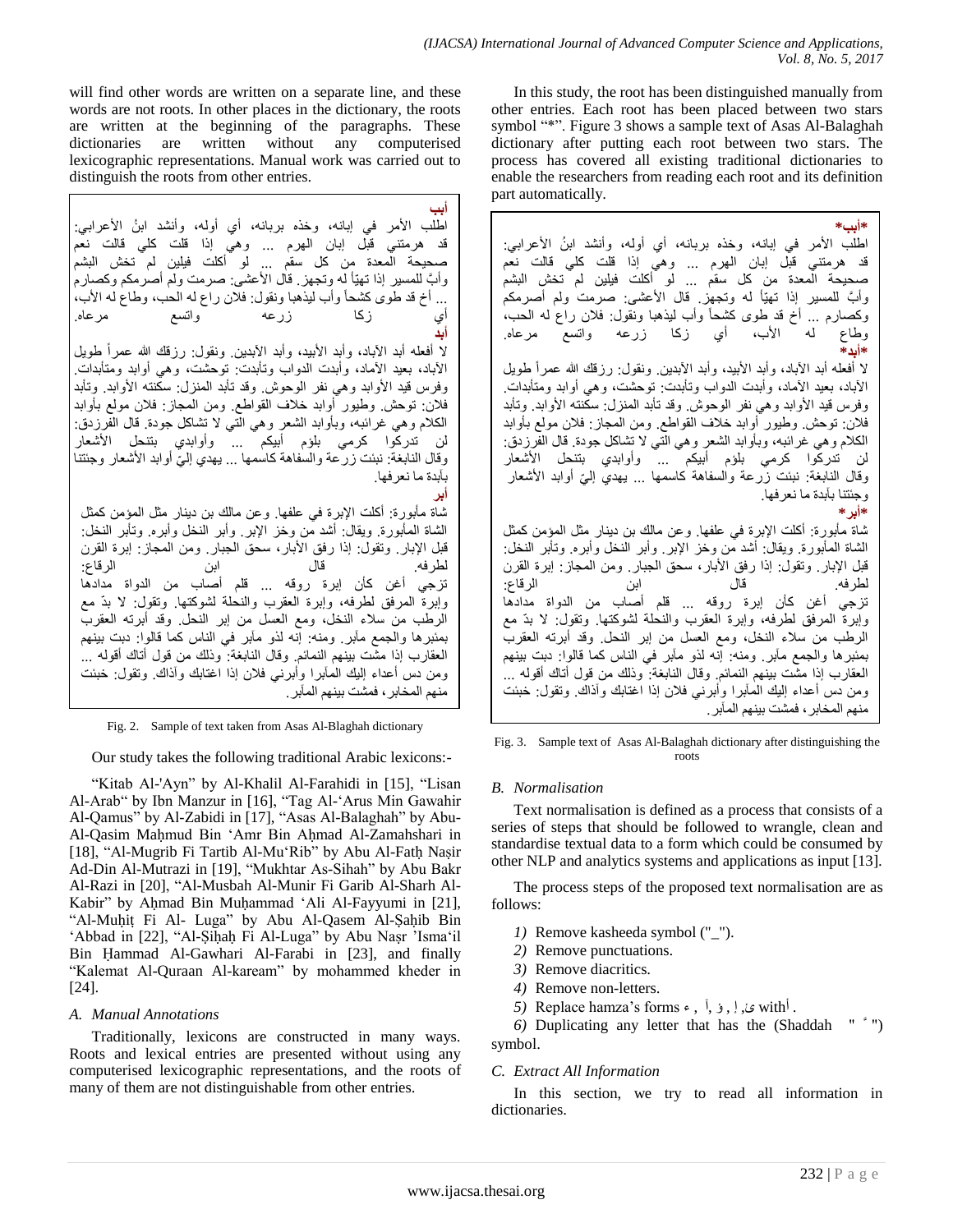#### *1) Extract Roots and Their Definitions Part*

A separate database was created and saved for each studied dictionary. The created database consists of the distinguished root and their definition part. Table 2 shows a sample of the created database for some roots and their definitions parts taken from Asas Al-Balaghah dictionary.

TABLE II. SAMPLE OF THE DATABASE FOR ROOTS AND THEIR DEFINITIONS FOR ASAS AL-BALAGHAH DICTIONARY

| <b>Full Text</b>                                                                                                                                                                                                                                                                                                                                                                                                                                                                                                                                                                                                                                                               | Root |
|--------------------------------------------------------------------------------------------------------------------------------------------------------------------------------------------------------------------------------------------------------------------------------------------------------------------------------------------------------------------------------------------------------------------------------------------------------------------------------------------------------------------------------------------------------------------------------------------------------------------------------------------------------------------------------|------|
| اطلب الأمر في إبانه وخذه بربانه أي أوله وأنشد ابنُ الأعرابي قد هرمتني<br>قبل إبان الهرم ۖ وهي إذا قلت كلَّى قالت نعم صـحيحة المعدة من كلِّ سقم ۖ لو أكلت<br>فيلين لم تخش البشم وأب للمسير إذا نهيًّا له وتجهز قال الأعشى صرمت ولم<br>أصرمكم وكصارم أخ قد طوى كشحأ وأب ليذهبا ونقول فلان راع له الحب وطاع<br>له الأب أي زكا زرعه واتسع مر عاه                                                                                                                                                                                                                                                                                                                                   | اىب  |
| لا أفعله أبد الآباد و أبد الأبيد و أبد الآبدين ونقول ر ز قك الله عمر اَ طو بِل الآباد<br>بعيد الأماد وأبدت الدواب وتأبدت توحثىت وهي أوابد ومتأبدات وفرس قيد الأوابد<br>و هي نفر الوحوش وقد تأبد المنزل سكنته الأوابد وتأبد فلان توحش وطيور أوابد<br>خلاف القواطع ومن المجاز فلان مولع بأوابد الكلام وهي غرائبه وبأوابد الشعر<br>وهي التي لا تشاكل جودة قال الفرزدقلن تدركوا كرمي بلؤم أبيكم ۖ وأوابدي بتنحل<br>الأشعار وقال النابغة نبئت زرعة والسفاهة كاسمها  يهدي إلىّ أوابد الأشعار وجئتنا<br>بأبدة ما نعر فها                                                                                                                                                              | اىد  |
| شاة مابورة اكلت الإبرة في علفها وعن مالك بن دينار مثل المؤمن كمثل<br>الشاة المابورة ويقال أشد من وخز الإبر وأبر النخل وأبره وتأبر النخل قبل الإبار<br>وتقول إذا رفق الأبار سحق الجبار ومن المجاز إبرة القرن لطرفه قال ابن الرقاع<br>تزجي أغن كأن إبرة روقه ًقم أصلب من الدواة مدادها وإبرة المرفق لطرفه وإبرة<br>العقرب والنحلة لشوكتها ونقول لا بدَّ مع الرطب من سلاء النخل ومع العسل من<br>إبر النحل وقد أبرته العقرب بمئبر ها والجمع مأبر ومنه إنه لذو مأبر   في الناس كما<br>قالوا دبت بينهم العقارب إذا مشت بينهم النمائم وقال النابغة وذلك من قول أتاك<br>أقوله ۖ ومن دس أعداء إليك المُمابرا وأبرنـي فلان إذا اغتابك وأذاك وتقول خبئت<br>منهم المخابر فمشت بينهم المآبر | اير  |

*2) Extract Derivation Words and Roots As Piar*

Using the All the derivation words of each root are extracted from the definition parts using the following algorithm:

#### **(Condition 1)**, examine consonants in the root:

If all consonants letters constructing the root appeared in the analysed word, then continue, else the word is rejected, consonants letters are all the letters except vowels. For example, in the root "كتب" the word that doesn't contain "كتب", "د "or "ب" letters is rejected. For example, the word "اب" or " is accepted and the word "'آبوا" is rejected , so the pair( , "اكتبوا" "("كتب") is accepted, and the pair ("تابوا", " المختب") is rejected.

#### **(Condition 2)**, examine consonants order:

If all root's letters appear in the same order as the word's letters, then continue, else the word is rejected.

For example, in the root "كتب" if any of the words contain "ن "ت", "ك" or "ن" letters in deferent order than it appears in the root, the word will be rejected. This implies that the pair ( "ثىذ" "كتب") is rejected.

# **(Condition 3)**, examine consonants in the word:

If the word contains at least one of these letters," 'ش', 'ج', 'ح', 'خ', 'غ', 'ق','غ', 'ظ' ,'ض' ,'ص' ,'ش' ,'ن', 'ذ' ,'ذ' ,'خ' ,'غ' ,'غ' ,'ض' ,'ض' ,'ض' ,'ض' letters are not in the root then the word is rejected. For example, in the root "حرج" the word "خزج" is rejected. The word contains the letter "צ" which doesn't exist in root letters, so the pair ("دهرج ", " حرج") is rejected.

**(Condition 3.1)**, examine replacing letter by another in the : "الإبدال"word"

There are exceptions for condition 3 for "ظ,  $\epsilon$ " letters, if "צ" comes after ""ש letter in the word, "צ" may be omitted from the root, for example, the word "ازدهر" is accepted for "نهر" root, so the pair ("ازدهر ", "زهر", "نغر") is accepted, in some cases " is converted to "د"for simplifying purpose.

if "غن, ص, ط , غ" in the word, "غ"may be omitted from the root, for example, the word "اصطجؽ "is accepted for "صجؽ "root, so the pair (" صجؽ " , " اصطجؽ ("is accepted, in some cases "k" is converted to "is" for simplifying purpose.

**(Condition 4)**, examine vowels in the root:

If the root contains vowel's letters ", و, ي $^{\prime\prime}$ , or Hamza "i it's not necessary to accept the root that contains an exact letter. Words that contains vowel letters is accepted for the same root following the rule of Ebdal "اثعاي "in Arabic. For example, in the root "قول" we accept the word "قول", so the pair .accepted ("قال", " قول") is accepted

### **(Condition 5)**, examine vowels order:

If all root"s vowel letters appear in the same order as the word"s vowel letters, then the word is accepted. For example, in the root "قول" and word "فال" the vowels are in same order, which is after "ق" letter and before "" "ف" letter, so the pair (, "ل . is accepted (" قول"

If some or all of the vowel"s letter in the root are appearing in deferent order, the word is a candidate but not sure true. Like the word "دعة" is not derived from the root "وعد". In this case the word is wrongly related to the root, but in other cases is not, like the word "بيغ" and the root "بيغ". These candidate words are examined in all other dictionaries, if the root is the same, we change it to be true. So initially these pairs are rejected until we compare it with other dictionaries.

**(Condition 6)**, examine the existence of vowels:

If some or all of vowel's letters in the root are not appearing in the word, the word is considered as a candidate but not sure true. For example, the word "قل" and the root "يٛل". In this example, the word is truly related to the root, but like the word "أن" it is not derived from the root "أن". These candidate words are examined in all other dictionaries, if the root is the same, the root will be changed to a candidate root. Initially these pairs are rejected until it has been compared with other dictionaries.

**(Condition 7)**, examine root for duplication letter

If the root has a duplication letter like the root "ثدح", the word that has one or two "ج" letter will be accepted, like "بجت" word and "بججة", so these pairs are accepted,("بجج", "بججت") and .("ثدح", "ثددذ")

Furthermore, for this type of root the word that repeats the full root letters after the first full root letters will be accepted, for example, the word "بجبجت" for the root "بجبجت", so the pair .is accepted ("بجج", "بجبجت")

**(Condition 8)**, examine these rules: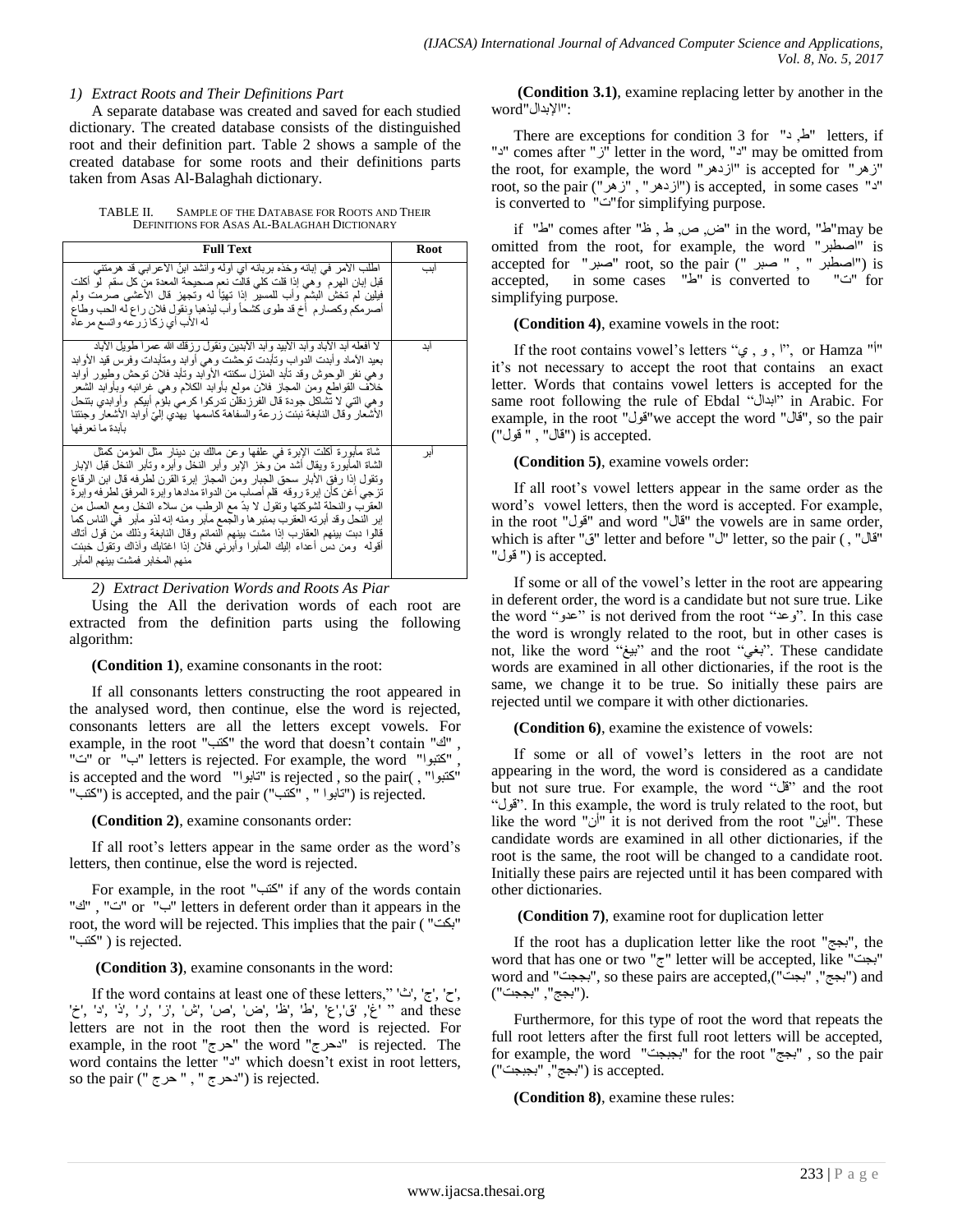Our work is opposite to the root extraction algorithms work, they start from the derivation words to find the root. In our work, the root is known initially and then the derivation words have to be found. When the root is known, finding the derivation words is much easier than finding the root. We have used the rules that were discovered by root extraction algorithm in [25]. These rules are mention below:

#### **Prefix letters:**

These letters can be added only in the prefix part. They are :{ة ،ؾ ،ـ، ي{. Prefix part: is the part of the word, one or more letters before the first letter of the root word. So if we found these letters in place other than prefix part, and these letters are not a root"s letter this word will be rejected. In root extraction algorithm finding, the prefix part is a challenge, but in our work, we can determine the prefix part as the root is known. For example, the word "كجبثخٌا "founded in the definition part of "سبب" root, so "سبب" letters are consonant in the word, the part before " $w$ " letter in the word is the prefix, which is "اي". This word is accepted because"ي "can be in prefix part, so the pair ("السبابة, سبب") is accepted. And "السبابة also founded in the definition part of "ألْب" root, so "ب , ب " letters are consonant in the word, but " $\omega$ " is not in prefix place, its after "'", so the pair ("السبابة, ألب") is rejected.

#### **Suffix letters:**

These letters can be added only in the suffix part. Suffix part: Is the part of the word, one or more letters after the last letter of the original root word. So if we found these letters in place other than suffix part and these letters are not root"s letters the word is rejected. In this paper the Suffixes are limited to single letter suffix: {ٖ}.

For example, the word "أوله" founded in definition part of "ن" root, so "أول" letters are consonant, the part after "أول" letter in the word is the suffix part, which is "ٖ". This word is accepted as " "" was founded in the suffix part, so the pair .is accepted ("أولمه, أول")

Another example is the word "أهوي" founded in the definition part of "أوي" root, so "أوي" root, so "أواوي" definition part of "ٖ" is not a root letter, and has not been found in the suffix part, it is before "ي" and not after, so the pair ("أهوي, أوي") is rejected.

#### **Prefix-Suffix letters**:

These letters can be found only on both sides of the word, i.e. in the suffix part or in the prefix part. They are : $\{\phi, \phi\}$ .

If these letters have been spotted in place other than prefix part or suffix part in the word, and these letters are not a root"s letters this word is rejected. For example, the word "أنبض" and the root "أثط", this word is rejected because " ْ" is not in prefix or suffix places, it's neither before "i" nor after "ض", so  $\overline{a}$ the pair ("أنبض, أبض) is rejected.

All roots and their derivation words are stored in a database. Table 3 shows a sample from the database for " Asas Al-Balaghah" dictionary after picking the derivation words.

The database contains the roots, their derivation words, and the definition part for each root; derivation words were distinguished by putting each derivation word between brackets.

TABLE III. SAMPLE OF THE DATABASE FOR " ASAS AL-BALAGAH" AFTER PICKING THE DERIVATION WORDS.

| Root | <b>Derivatives</b><br>Words                                                                                                                     | <b>Definition Part</b>                                                                                                                                                                                                                                                                                                                                                                                                                                                                                                                          |
|------|-------------------------------------------------------------------------------------------------------------------------------------------------|-------------------------------------------------------------------------------------------------------------------------------------------------------------------------------------------------------------------------------------------------------------------------------------------------------------------------------------------------------------------------------------------------------------------------------------------------------------------------------------------------------------------------------------------------|
| حشد  | حشد حشو دأ<br>واحتشدوا وتحشدوا<br>وتحاشدوا وحشدتهم<br>أحشدهم وأحشدهم حشدأ<br>حشد محشود واحتشدت<br>و احتشد و احتشد حاشد<br>و الحاشدو ن حاشد تحشد | [حشد] القوم [حشودا] و اجتمعوا وخفوا<br>في النعاون [واحتشدوا] [وتحشدوا] [وتحاشدوا]<br>على الأمر اجتمعوا عليه متعاونين [وحشدتهم]<br>[أحشدهم] [و أحشدهم] حشداً و عنده [حشد] من<br>الناس ورجل [محشود] محفود مجتمع عليه<br>مخدوم [و احتشدت] لفلان في كذا أعددت له<br>[و احتشد] لذا في الضيافة إذا اجتهد وبذل وسعه<br>[و احتشد] للضيافة احتفل لها وفلان حافد [حاشد]<br>مجتهد في خدمته وضيافته وسعيه قال<br>[والحاشدون] على قرى الأضياف وإذا كان للإبل<br>من يقوم بحلها لا يفتر عنه قالوا لها حالب [حاشد]<br>ومن المجاز بت في ليلة [تحشد] عليّ الهموم. |

*3) Extract Prefixes, Suffixes and Patterns*

Since the root and its derivation words are known, prefix, suffix and the pattern can be extracted from each word. "ؾ" will replace the first root letter, "ع" will replace second root letter, and " $\dot{U}$ " will replace the third root letter in the word. If the root is more than three letter length, "أن" will replace all the rest of the letters.

For example in Table 3 the trilateral root is "زهع "and the derivation words are:

"حشد, حشوداً, واحتشدوا ,وتحشدوا, وتحاشدوا, وحشدتهم, أحشدهم وأحشدهم ,حشداً, حشد, محشود, واحتشدت, واحتشد, واحتشد بحاشد والحاشدون, حاشد, .تحشد "

"ن "will replace "'ش" will replace "لا "will replace "ف" replace "د" in all derivation words for "دشمند" root. Now the patterns are:-

, ـع,ً , ٚاـزعٍٛا ٚ,رفعٍٛا, ٚرفبعٍٛا, ٚـعٍز,ُٙ أـعٍُٙ ٚأـعٍُٙ ,ـعال "ـع,ً ـعٛال ِ.فعٛي, ٚاـزعٍذ, ٚاـزع,ً ٚاـزعً ,ـبعً ٚاٌفبع,ٍْٛ ـبع,ً رفعً "

And for quadratic root like ""בעל", "נאכל", "נאכל", "ז", "ז replace "ف", "ك" replace "ل", and "ك" replace "ج" in the derivation words for "دهرج" root. So the derivation words like("لتفعلل, ) the patterns will be ("التدحرج, متدحرجون, دحرجوهم") بْزَفْعَلْلُون, فَعْلَلُوهُمْ".

The part of the pattern before "ت "is considered as prefix and the part of the pattern after last "" is considered as a suffix, so "فعل" has no prefix or suffix, "وال" has "اوال" prefix and "ون" suffix. All prefixes suffixes and patterns in all dictionaries were collected saved in a separate database, Table 4 shows a sample of the database for prefixes suffixes and patterns.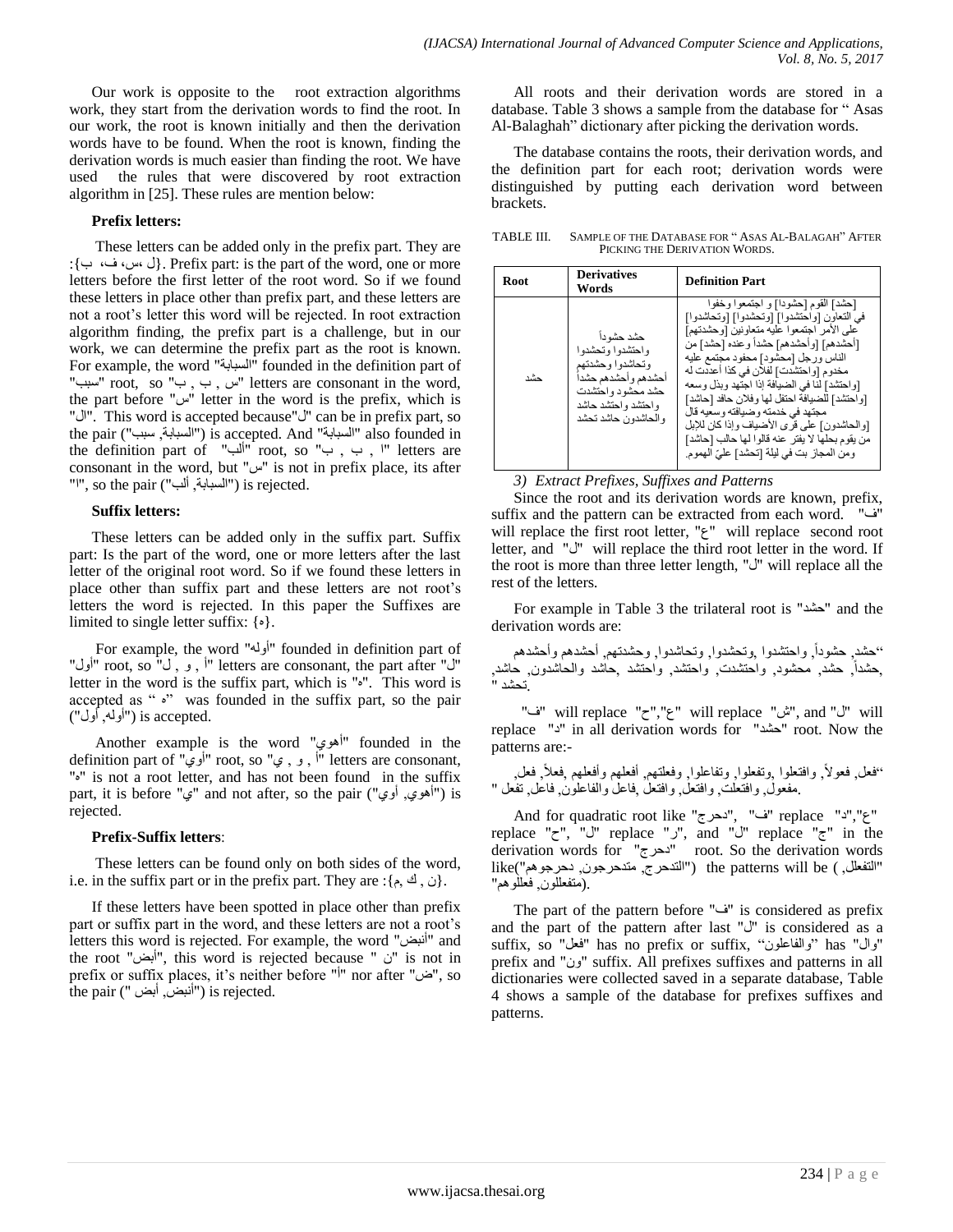| N <sub>0</sub>              | Word         | <b>Pattern</b> | <b>Prefix</b> | <b>Suffix</b> |
|-----------------------------|--------------|----------------|---------------|---------------|
|                             | و المتصدقات  | والمتفعلات     | و المت        | اث            |
| $\mathcal{D}_{\mathcal{L}}$ | متصدقين      | متفعلين        | مث            | ين            |
| 3                           | أتحدثونهم    | أتفعلونهم      | أث            | ونهم          |
| $\overline{4}$              | فأخر جذاهم   | فأفعلناهم      | فأ            | ناهم          |
| 5                           | و تستخر جو ا | و تستفعلو ا    | و تست         | و ا           |
| 6                           | و تستخر جو ن | و تستفعلون     | و تست         | ون            |
|                             | و الخاشعات   | و الفاعلات     | و ال          | اث            |
| 8                           | سنستدر جهم   | سنستفعلهم      | سنست          | هم            |

TABLE IV. SAMPLE OF THE DATABASE FOR PREFIXES SUFFIXES AND PATTERNS

Now our corpus contains (12000) roots, (430) prefixes, (4320) patterns, (720,000) word-root pair.

#### IV. EXPERIMENT AND EVALUATION

In this section a comparison between our corpus, Khoja and Garside corpus, Buckwalter corpus, and Al-Shawakfa et al corpus was conducted. The result of the comparison is shown in Table 5.

TABLE V. COMPARISON BETWEEN OUR CORPUS, KHOJA AND GARSIDE CORPUS, BUCKWALTER CORPUS, AND AL-SHAWAKFA ET AL CORPUS

| Corpus                               | No of<br>root | No of<br>prefixes | No of<br>suffixes | No of<br>patterns | No of word<br>root pair |
|--------------------------------------|---------------|-------------------|-------------------|-------------------|-------------------------|
| Khoja<br>and<br>Garside<br>corpus    | 4748          | 11                | 28                | 46                | $\theta$                |
| <b>Buckwalt</b><br>er corpus         | 4,749         | 299               | 618               | 3531              | $\Omega$                |
| $Al-$<br>Shawakfa<br>et al<br>corpus | 3823          | 8                 | 10                | 73                | 276000000               |
| Our<br>corpus                        | 12000         | 430               | 320               | 4320              | 720000                  |

The Table 5 shows that Khaja and Buckwalt corpuses have not paired each word with its root. As mention earlier, Khojas corpus has limited number of suffixes, prefixes and patterns. It has been shown that Shawakfa corpus has more suffixes, Prefixes and pattern in comparison with Khoja"s corpus. Our corpus has the longest lists of roots, prefixes, suffixes and patterns. Al-Shawakfa et al corpus have the longest list of the word-root pair, but as mention in previous work section many words are semantically incorrect.

Khoja and Garside reported 96% accuracy of her stemmer using newspaper text on the assumption it was evaluated on the developed corpus. However, details of the evaluation methodology are not available, the text used in evaluation and accuracy metrics[26].

Khoja and Garside algorithm was tested in many studies; it was tested in [10] study, the test reveals an accuracy of 34%, and tested in [3] study, the test reveals an accuracy of 74%. This is due to differences in size and type of the data sets that are used[4]. The main challenges or problems that faced authors wanted to test or compare these algorithms are the manual verification for a result, and the absence of a corpus that has the word and its root as a pair.



Fig. 4. Khoja and Garside algorithm"s accuracy before and after supplying Al-Shawakfa et al corpus"s lists

Khojas algorithm was tested using Al-Shawakfa corpus. An accuracy of 34% was obtained initially. The accuracy of the test has increased to 55% after providing Khoja"s algorithm with Al-Shawakfa corpus lists, see Figure 4.

Khoja and Garside algorithm was tested on the newly developed corpus to compute the accuracy of their algorithm. Khoja and Garside Algorithm achieved about (63%) average accuracy. This is due to many factors:

Restricting the result for just (4748) roots, (3,822) trilateral roots, (926) quadrilateral roots. It has ignored (7252) roots, for example, the word "إبانه" is stemmed is to the wrong root "بين", because the root "أبب"is missing.

Missing a very large number of prefixes, suffix, and patterns, for example, the word "حوسب" is not stemmed, because it is missing the pattern "فوعل".



Fig. 5. Khoja and Garside algorithm"s accuracy before and after supplying our corpus's lists

Another test was conducted on Khoja and Garside algorithm after supplying the newly developed corpus with our lists of roots, prefixes, suffixes, and patterns. Khoja and Garside algorithm has achieved (84%) average accuracy.